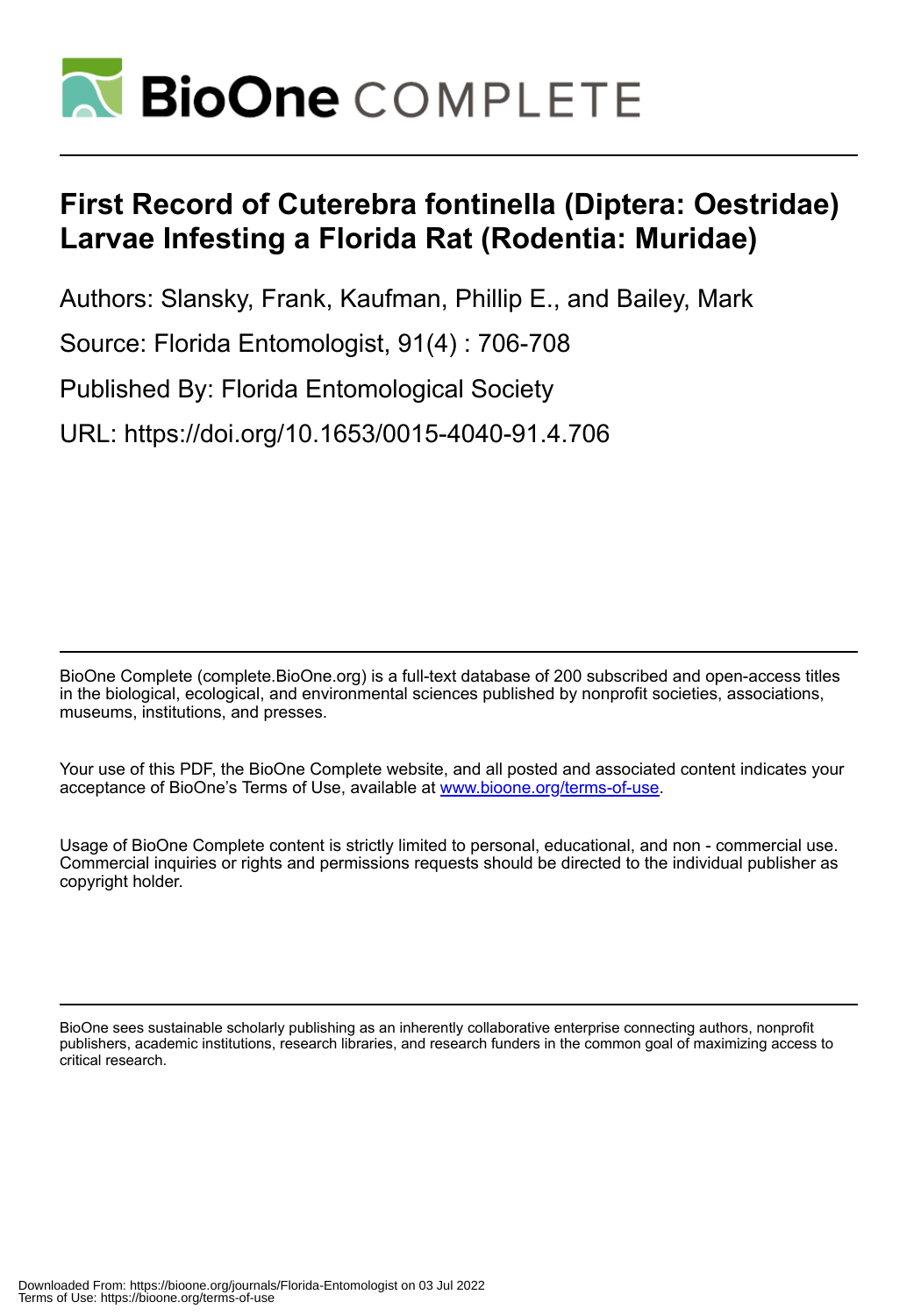## FIRST RECORD OF *CUTEREBRA FONTINELLA* (DIPTERA: OESTRIDAE) LARVAE INFESTING A FLORIDA RAT (RODENTIA: MURIDAE)

FRANK SLANSKY\*, PHILLIP E. KAUFMAN AND MARK BAILEY\*\* Department of Entomology & Nematology, Bldg. 970 Natural Area Drive, University of Florida, Gainesville, Florida 32611

\*Current address: 14107 NW 61st Lane, Gainesville, Florida 32653

### \*\*Current address: 110 Arega Street, Sebastian, Florida, 32958

The host relationships of *Cuterebra* spp. bot flies (Diptera: Oestridae) are of interest from both the perspective of parasite/host coevolution (Colwell et al. 2006; Slansky 2007a) and the context of these insects causing a type of myiasis (cuterebrosis) in cats, dogs, humans, and other mammals (Safdar et al. 2003; Slansky 2007b,c; 2008). *Cuterebra* spp. larvae typically parasitize either indigenous lagomorphs (rabbits and hares) or rodents (e.g., mice, rats and tree squirrels) in the Americas (Sabrosky 1986; Slansky & Kenyon 2003), with each generally restricted to one or a few closely related host species. Occasionally they infest other mammals ('atypical' hosts; Sabrosky 1986; Slansky & Huckabee 2006; Slansky 2007b,c; Slansky 2008). Whether the latter represent aberrant cases, as categorized by Sabrosky (1986), or reflect incipient broadening of the host spectrum of these flies, is uncertain. Thus, studies are required to help define these flies' host relationships. Here we describe an unusual case of an eastern woodrat, *Neotoma floridana* (Ord) (Rodentia: Muridae), parasitized by larvae of *Cuterebra fontinella* Clark, which typically infest mice.

In late Apr 2007, a severely emaciated rat in Sebastian, Indian River county, Florida, was killed in a suburban area adjacent to a 0.3 ha plot of dense scrub, including Brazilian pepper (*Schinus terebinthifolius* Raddi, palmetto (*Sabal* spp. and *Serenoa repens* (Bartr.) Small, oak (*Quercus* spp.) and pine (*Pinus* spp.). Upon the animal's death, 5 larvae emerged from its lower abdomen, leaving large holes that exposed the underlying muscle fascia. Four larvae were placed in a glass jar with vented lid containing moist sandy soil, and a thin layer of soil was sprinkled over them. The jar was kept in a shaded area outdoors for approximately 3 weeks, after which it was maintained indoors at approximately 21-24°C; 2 female flies eventually emerged, 1 in late Jun and the other in early Jul, 2007. Subsequently, they died and were pinned for preservation. One larva was preserved in isopropanol. These specimens are deposited in the Medical & Veterinary Insect Collection, Department of Entomology & Nematology, at the University of Florida, Gainesville, as voucher specimens UF070501, UF070502 and UF070503, respectively. The first fly was photographed with a Nikon® model D200 digital camera, and images of the larva were made with an Automontage® digital photomicroscopy system (Synchroscopy, Frederick, Maryland). The rat was tentatively identified as an eastern woodrat but the specimen was not retained. Another rat was therefore collected from the same population and confirmed to be *N. floridana*; it is deposited as voucher specimen UF 31368 in the mammal collection of the Florida Museum of Natural History at the University of Florida, Gainesville.

Based upon information in Sabrosky (1986), the flies (Fig. 1a,b) were determined to be *C. fontinella*. The larva (Fig. 1c) appears to have partially pupariated. Some of the mostly flattened, exterior platelets are raised slightly and have multiple points (Fig. 1d), a characteristic of third instars of rodent-infesting *Cuterebra* species; in contrast, lagomorph-infesting species have coneshaped spine-like platelets (Slansky & Huckabee 2006; Slansky 2007b). The lack of 2 button-like anterior spiracles typically extruded by *Cuterebra* spp. larvae during pupariation (Sabrosky 1986; Slansky & Kenyon 2003) indicates this process was incomplete. The pupal durations and dates of emergence for these specimens support records indicating that *C. fontinella* has 2 or more generations per year in the southeastern US (Sabrosky 1986; Durden 1995, 2008; Slansky 2006). This species apparently has not been reported previously from Indian River County, although there are records from other eastern counties north (Orange and Volusia) and south (Broward and St. Lucie) of this county (Slansky 2006).

Only 2 published studies have reported *Cuterebra* spp. infesting *N. floridana* in Florida, and in neither was the species of *Cuterebra* identified (Johnson 1930; Worth 1950a). Outside Florida, only *Cuterebra americana* (Fabricius) has been reared from *N. floridana* (Sabrosky 1986; L. A. Durden, personal communication to F. S.). Thus, the case described here appears to be the first confirmed report of a *Cuterebra* species other than *C. americana*, and of *C. fontinella*, reared from *N. floridana*. This appears to be the first published, substantiated record for Florida of a *Cuterebra* species reared from any of the 3 indigenous rat species (*N. floridana*, the rice rat, *Oryzomys palustris* (Harlan) and the hispid cotton rat, *Sigmodon hispidus* Say and Ord) or 2 non-indigenous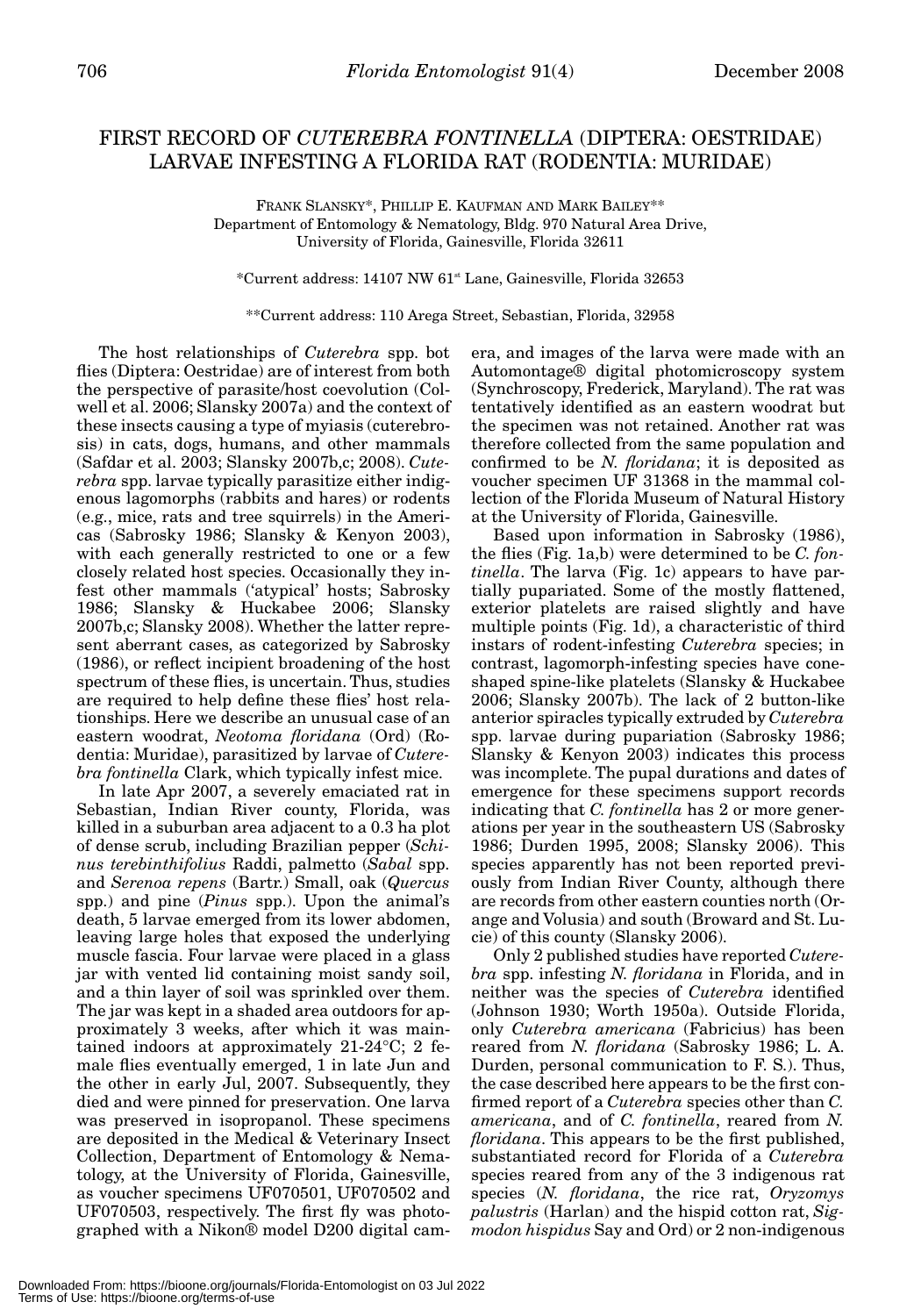

Fig. 1. *Cuterebra fontinella* specimens resulting from larvae infesting an eastern woodrat, *Neotoma floridana*, in Indian River Co., Florida. (A) Adult female (lateral view; 18 mm long from head to tip of abdomen; the other fly, also a female (not shown) is 16 mm long); some key characteristics of this species include the dense whitish pubescence with black genal spots on the lower half of the head (white arrow), black-haired mesoscutum (black arrowhead) and scutellum (white arrowhead), and yellowish white pubescence on the fifth abdominal tergite (black arrow). (B) Head of specimen in (A) (width= 7.4 mm; 7.2 mm in the fly not shown); white arrow indicates 1 of the 2 black genal spots within the dense whitish pubescence on the lower half of the head. (C) Third instar/ partial puparium covered with cuticular platelets (ventral view; anterior to left; 18 mm long). (D) Multipoint cuticular platelets on the specimen in (C) are characteristic of larvae of *C. fontinella* and other rodent-infesting *Cuterebra* species.

*Rattus* species (the black rat, *R. rattus* (L.) and the Norway rat, *R. norvegicus* (Berkenhout)) in the state and identified to species. Worth (1950b,c) captured individuals of both *Rattus* species in Dade and Hillsborough counties in Florida, and only some of the *R. rattus* showed evidence of *Cuterebra* spp. parasitism. Sabrosky (1986; p. 161) cited Worth (1950b,c) as having reared *C. americana* from *R. rattus* captured in Hillsborough county, but we found no mention of this in either of these papers; in fact, Worth (1950b) stated that no *Cuterebra* spp. larvae in his studies were successfully reared to adults, so perhaps Sabrosky's statement reflects a subsequent personal communication from Worth or is inaccurate. More recently, an adult of (possibly *C. fontinella*) was reared from an individual *R. rattus* collected in Bay Co., Florida in 2005 (L. A. Durden, personal communication to F. S.). Elsewhere, *C. americana* has been reared only from *N. floridana* (and possibly from an unidentified rabbit; Sabrosky 1986).

In Florida, the primary hosts of *C. fontinella* are probably the cotton mouse, *Peromyscus gossypinus* (LeConte), golden mouse, *Ochrotomys nuttalli* (Harlan) and Florida mouse, *Podomys floridanus* (Chapman) (Pearson 1954; Layne 1963; Bigler & Jenkins 1975). While it is likely that these mice were parasitized by *C. fontinella* (the only known mouse-specialist *Cuterebra* species in Florida), in none of these studies was the species of *Cuterebra* identified. Outside Florida, *C. fontinella* has been reported from the first two species listed above and from several other indigenous and exotic rodent species (Sabrosky 1986; Durden 1995; 2008; Clark & Durden 2002; L. A. Durden, personal communication to F. S.). A *C. fontinella* larva was found infesting the raccoon, *Procyon lotor* (L.) in Florida (Slansky & Huckabee 2006). The emaciated condition of the infested rat involved here likely was caused by the 5 larvae parasitizing it and by the presumed 'atypical' nature of this encounter; 1-3 *Cuterebra* spp. larvae